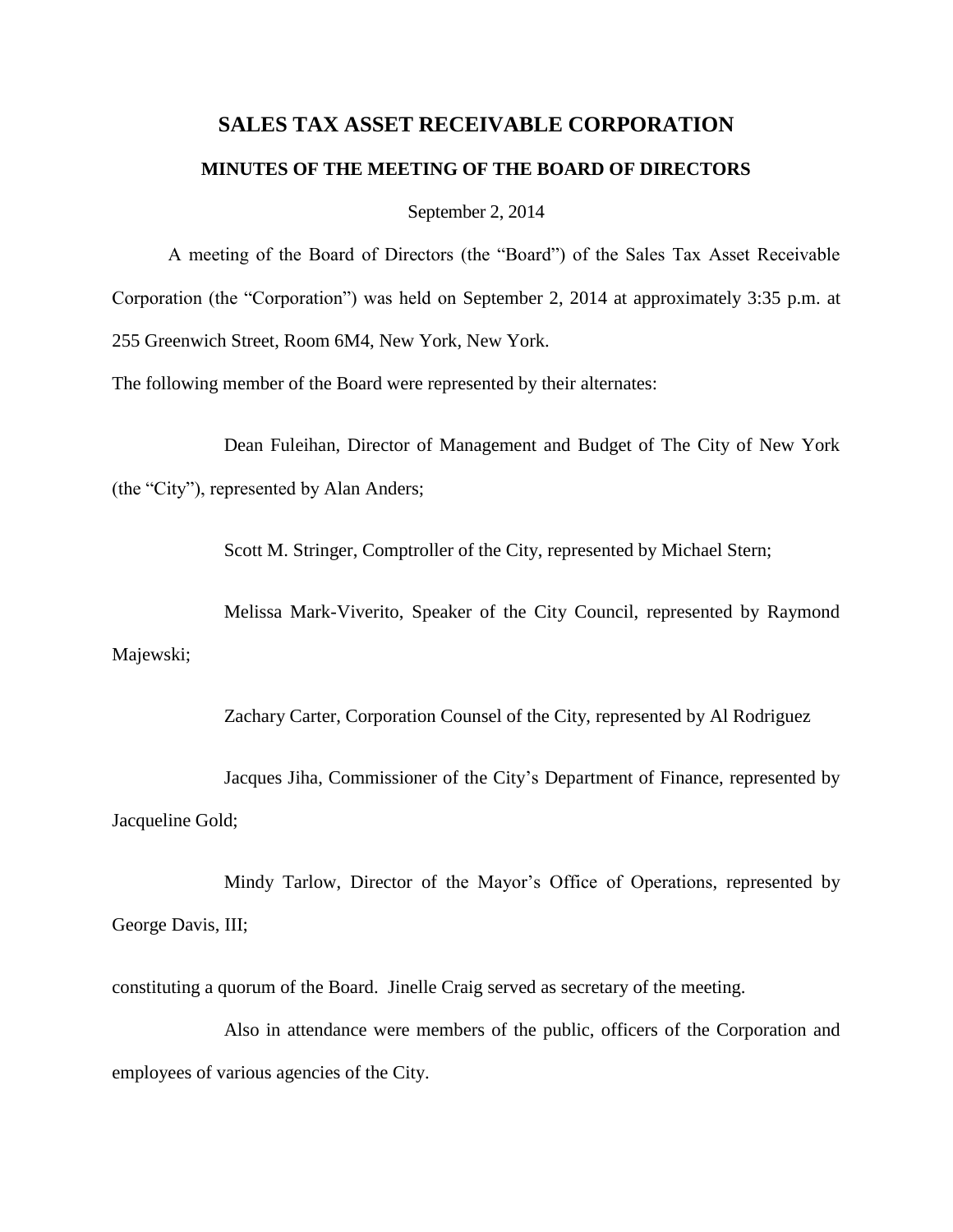The meeting was called to order by Mr. Anders.

#### **Approval of Minutes**

The first item on the agenda was the approval of the minutes of the meeting of the Board

held on September 2, 2014. Upon motion duly made and seconded, there being no objections,

the following resolution to adopt such minutes was approved:

**WHEREAS,** the Board of Directors of the Sales Tax Asset Receivable Corporation has reviewed the minutes of its meeting held on September 2, 2014; it is therefore

**RESOLVED,** that the minutes of the meeting of September 2, 2014 be, and they hereby are, approved.

# **Acceptance of the independent auditors' report on the audited financial statements for the fiscal years ended June 30, 2014 and June 30, 2013 and authorization to release such financial statements**

The second on the agenda was the proposed acceptance of the independent auditor's report on the audited financial statements for the fiscal years ended June 30, 2014 and June 30, 2013 and the authorization to release such financial statements. Mr. Anders noted that this resolution had been recommended by the Audit Committee of the Board of Directors. A brief discussion ensued. Upon motion duly made and seconded, the below resolution was unanimously adopted:

**WHEREAS,** the Audit Committee has met with the independent auditors of the Sales Tax Asset Receivable Corporation (the "Corporation") and has reviewed the independent auditors' report on the audited financial statements of the Corporation for the fiscal years ended June 30, 2014 and June 30, 2013 and such financial statements; and

**WHEREAS,** the Audit Committee believes the independent auditors' report and the financial statements are reasonable and appropriate and has recommended that the Board accept the independent auditors' report and authorize the release of the financial statements; it is therefore

**RESOLVED**, that the Board hereby accepts the independent auditors' report on the audited financial statements of the Corporation for the fiscal years ended June 30, 2014 and June 30, 2013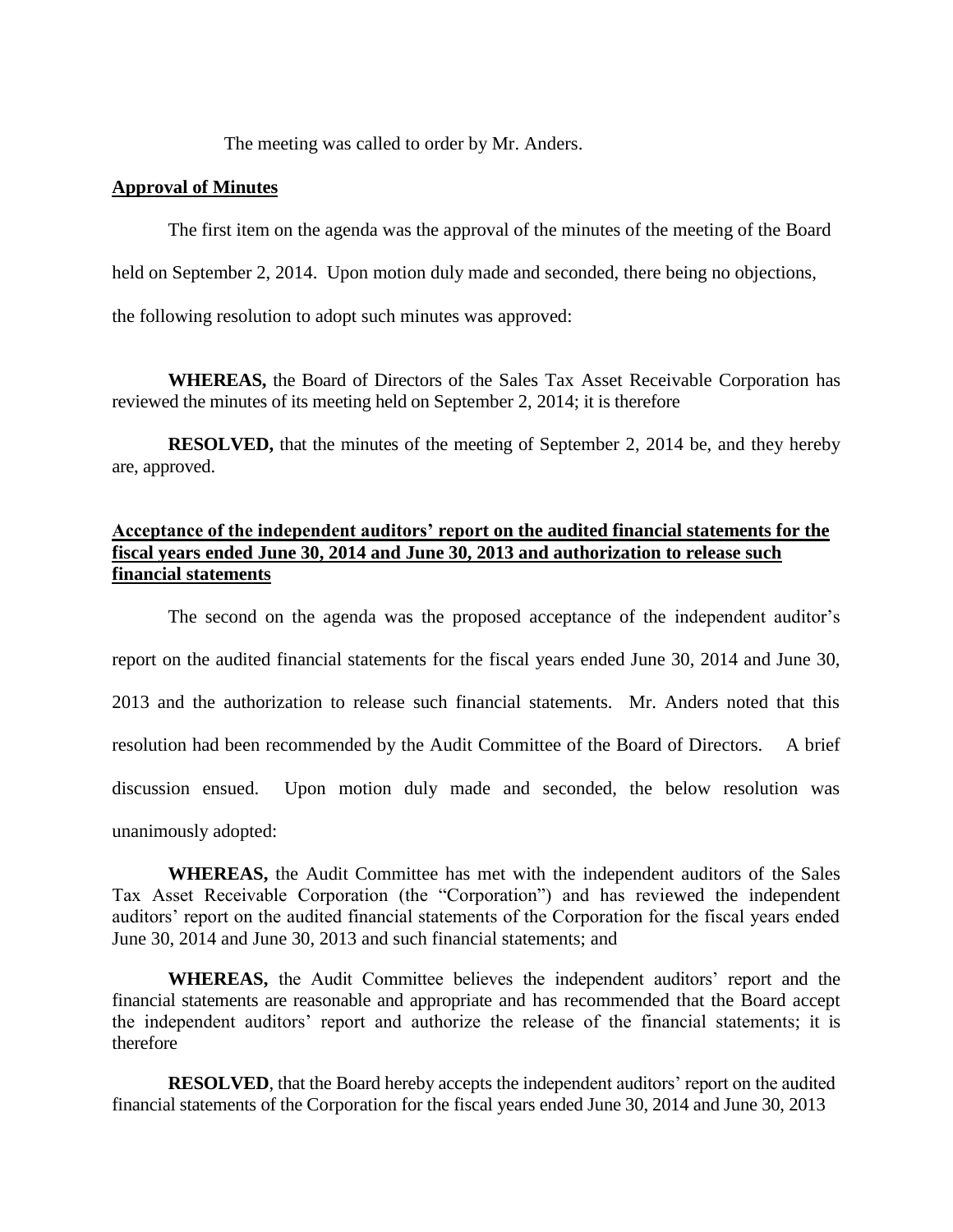and authorizes the release of such audited financial statements; provided that both the independent auditors' report and the audited financial statements may be amended to reflect non-material changes acceptable to the Comptroller of the Corporation.

#### **Authorization of the Annual Report for Presentation to the Members**

The third item on the agenda was the authorization of the Corporation's Annual Report of the Board of Directors for presentation to the Members of the Corporation. Mr. Anders briefly described the report (a copy of which was in the materials provided to the Directors) and explained that such a report is required pursuant to Section 519 of the New York Not-for-Profit Corporation Law. A motion was made to adopt the resolution set forth below. The motion was seconded and, there being no objections, approved.

**WHEREAS**, Section 519 of the New York Not-For-Profit Corporation Law (the "N-PCL") requires that the Board of Directors of not-for-profit corporations present an annual report relating to the financial conditions of such corporations to the members of such corporations at their annual meeting; and

**WHEREAS**, in compliance with Section 519 of the N-PCL the Board of Directors of the Corporation has caused an annual report relating to the Corporation's fiscal year 2013 (the "Annual Report") to be prepared; it is therefore

**RESOLVED**, that the Board of Directors does hereby authorize and ratify the preparation of the Annual Report and its presentation to the Members of the Corporation; and

**FURTHER RESOLVED**, that the Annual Report be entered in the minutes of this meeting of the Board of Directors.

#### **Approval of Investment Guidelines**

The fourth item on the agenda was the approval of the Investment Guidelines of the Corporation. Mr. Anders explained that the Investment Guidelines (a copy of which was included in the materials provided to the Committee members) had been reviewed by the Corporation's staff and that minor typographical changes had been recommended. A motion was made to adopt the resolution set forth below. The motion was seconded and, there being no objection, approved.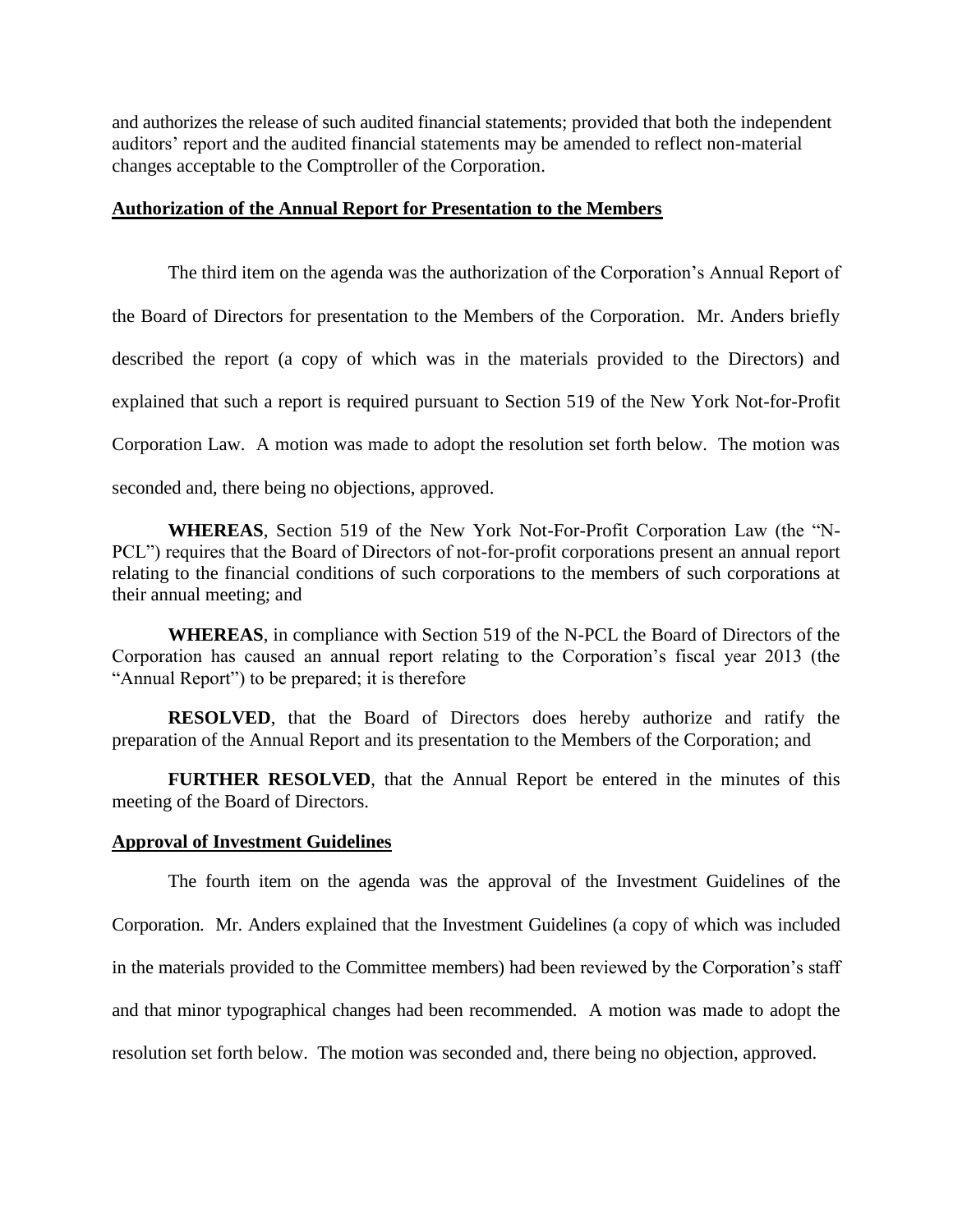**WHEREAS**, the Sales Tax Asset Receivable Corporation (the "Corporation"), adopted Investment Guidelines on October 4, 2007 to establish policies for the investment of its funds and subsequently amended the Investment Guidelines on February 4, 2009 and September 11, 2013; and

**WHEREAS**, the Corporation is required annually to review its Investment Guidelines and Corporation staff has recommended a minor typographical change; and

**WHEREAS**, the Board of Directors has reviewed the attached Amended Investment Guidelines and has deemed them to be reasonable and appropriate; it is therefore

**RESOLVED**, that the Amended Investment Guidelines, a copy of which will be filed with the Minutes of the Meeting, are hereby approved.

### **Approval of Investment Report**

The fifth item on the agenda was the approval of the Fiscal Year 2014 Investment Report (the "Report"), a copy of which was in the materials provided to the Directors. Mr. Anders explained that pursuant to Section 2925(6) of the Public Authorities Law an Investment Report must be prepared and approved annually. He briefly described the Report and informed the Committee that the Report would be submitted to the respective Comptrollers of the City and State of New York. A motion was made to adopt the resolution set forth below approving the Investment Report. The motion was seconded and, there being no objection, approved.

**WHEREAS**, the Sales Tax Asset Receivable Corporation (the "Corporation"), pursuant to the Corporation's Investment Guidelines, is required to annually prepare and approve an Investment Report; and

**WHEREAS**, the Board has reviewed the attached Investment Report and has deemed it to be reasonable and appropriate, it is therefore

**RESOLVED**, that the Investment Report is hereby approved.

#### **Appointment of Comptroller and Deputy Comptroller**

The sixth item on the agenda was the appointment of Comptroller and Deputy Comptroller. Mr. Anders noted that the Corporation's former Comptroller, Michele Levine, resigned in late 2013, and since that time the Corporation's Deputy Comptroller, Robert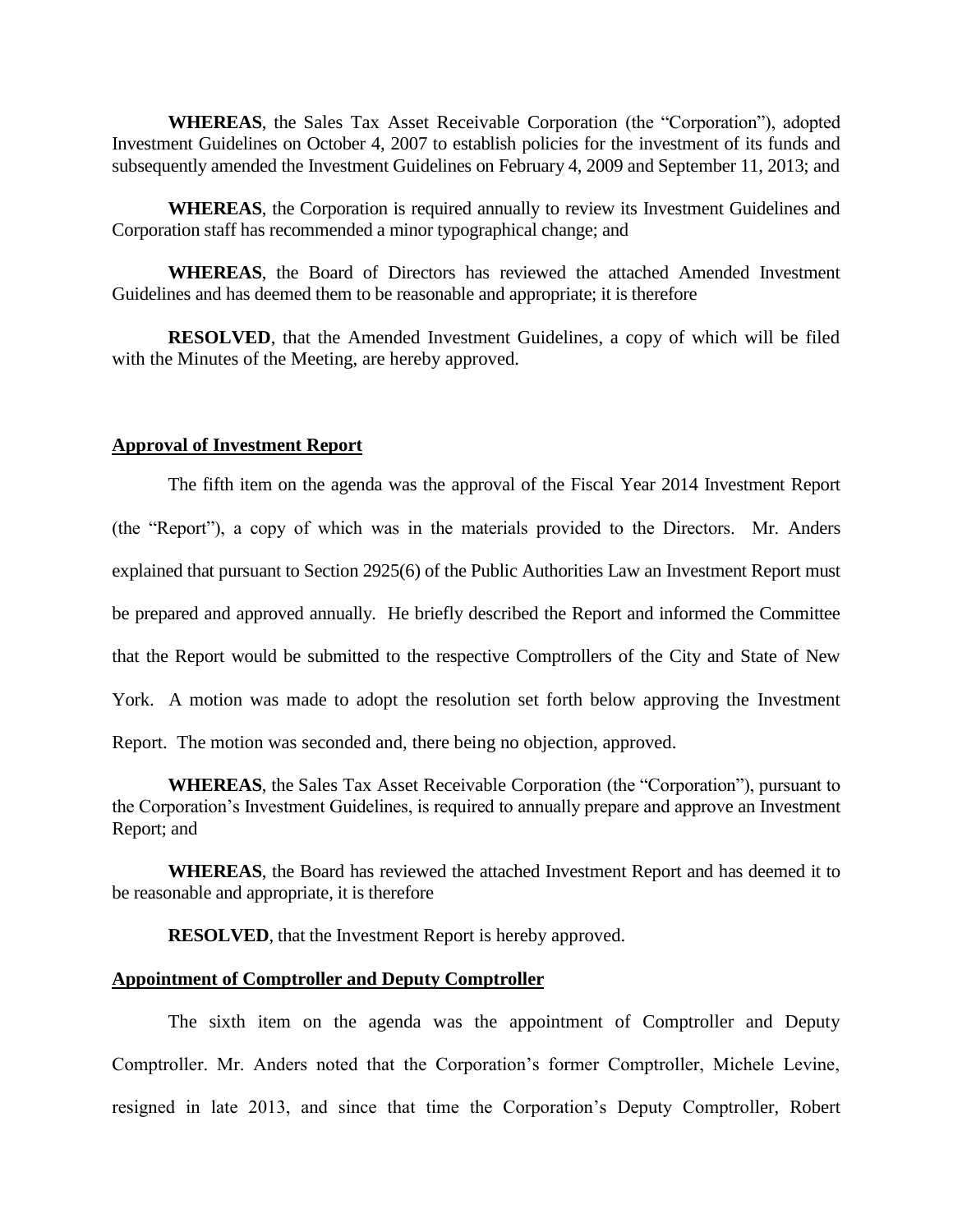Balducci, had been fulfilling the role. Mr. Anders noted that Mr. Balducci had been appointed Deputy Comptroller in 2011, and that the proposed resolution would appoint him Comptroller. Mr. Anders explained that the proposed resolution would also appoint Kenny Narine, who has served as Assistant Comptroller to the Corporation since 2011, as Deputy Comptroller. Upon motion duly made and seconded, there being no objections, the following resolution was approved:

**WHEREA**S**,** the Board of the Sales Tax Asset Receivable Corporation (the "Corporation") is duly authorized pursuant to Section 713 of the New York Not-For-Profit Corporation Law to appoint such officers and employees as it may require for the performance of its duties; and

**WHEREAS**, the Corporation's Comptroller, Michele Mark Levine, resigned in late 2013; and

**WHEREAS**, the Board believes that Robert Balducci, who has served as the Corporation's Deputy Comptroller since 2011, is highly qualified to assume the duties of Comptroller; and

**WHEREAS**, the Corporation believes it would be reasonable and prudent to appoint a Deputy Comptroller to succeed Mr. Balducci; and

**WHEREAS**, the Board believes that Kemraj Narine, who has served as the Corporation's Assistant Comptroller since 2011, is highly qualified to succeed Mr. Balducci as Deputy Comptroller of the Corporation; and

**RESOLVED,** that Robert Balducci is hereby appointed as Comptroller of the Corporation; and it is

**FURTHER RESOLVED,** that Kemraj Narine is hereby appointed as Deputy Comptroller of the Corporation

## **Presentation by Governance Committee Chair**

The final item on the agenda was a presentation by the Governance Committee Chair.

Albert Rodriguez, the Chair of the Governance Committee, referred the Directors to the report of

the Governance Committee activities previously provided.